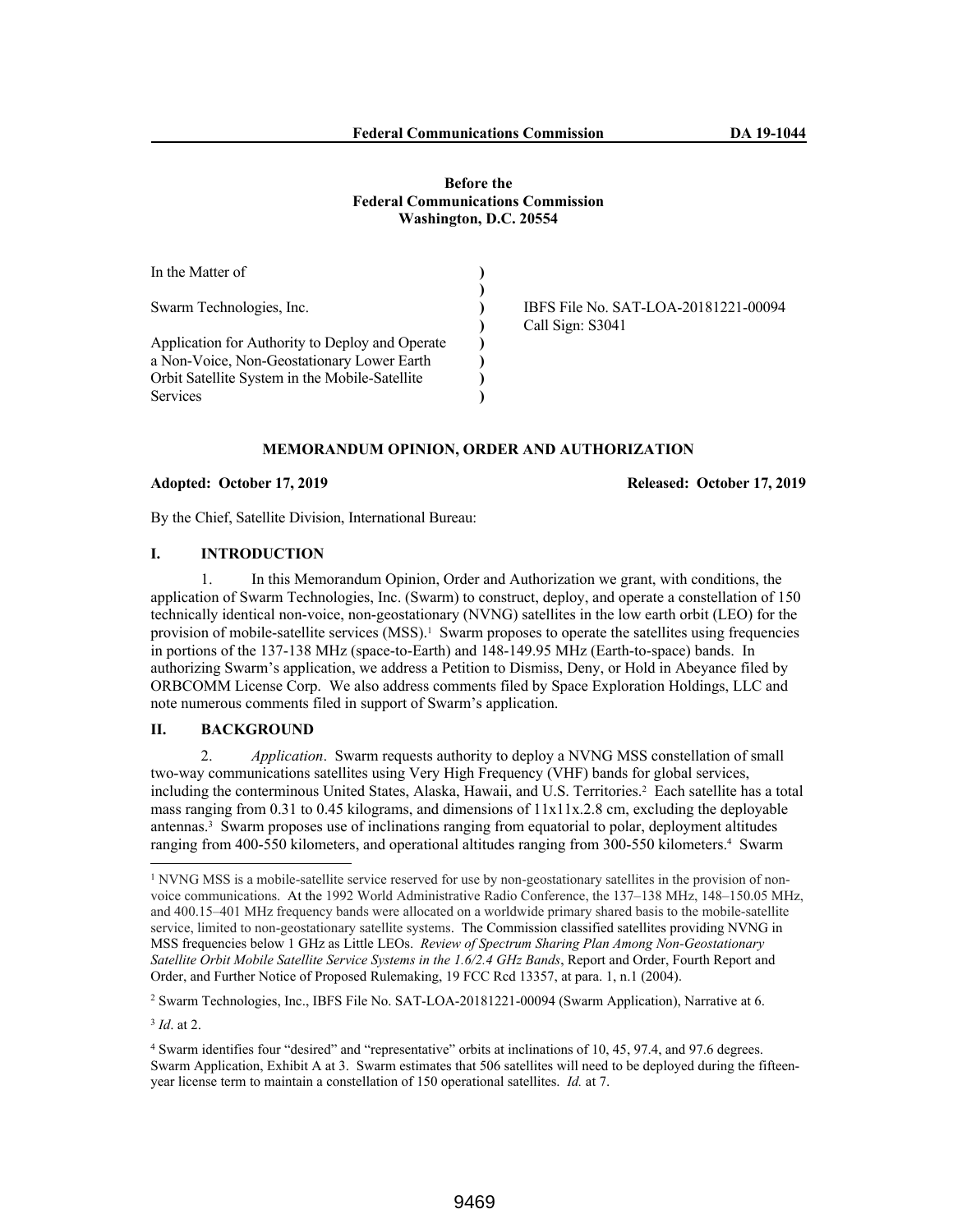proposes to operate in portions of the 137-138 MHz and 148-149.95 MHz band that are not assigned to ORBCOMM, a current NVNG MSS licensee.

3. *Responses to Public Notice*. Swarm's application was placed on public notice on March 1, 2019.<sup>5</sup> In response, ORBCOMM filed a Petition to Dismiss, Deny, or Hold in Abeyance.<sup>6</sup> ORBCOMM alleges that Swarm's proposal does not conform to the Commission's rules for NVNG MSS. In addition, ORBCOMM claims that Swarm has made no effort to coordinate its system and will interfere with ORBCOMM's system.<sup>7</sup> ORBCOMM also asserts that it has primary interference protection rights throughout the entire 148-150.05 MHz band, and therefore Swarm's claim that it will not be sharing any frequencies with ORBCOMM is erroneous.<sup>8</sup>

4. Space Exploration Holdings, LLC (SpaceX) filed comments to Swarm's application, particularly addressing concerns with Swarm's orbital debris mitigation plan.<sup>9</sup> In addition, over 20 entities filed letters in support of granting Swarm's application. These entities plan to utilize Swarm's network to provide a variety of communications services in support of agribusiness, transportation, and academic and scientific research.<sup>10</sup>

## **III. DISCUSSION**

5. After review of the record, we conclude that grant of Swarm's application, as conditioned, will serve the public interest. Below we discuss the various issues raised by Swarm's application and ORBCOMM's opposition, and conditions imposed on Swarm's authorization. Where appropriate, we defer matters pending the outcome of applicable rulemaking proceedings.

6. *137-138 MHz bands.* Under the U.S. Table of Frequency Allocations, the 137-138 MHz band is allocated for downlinks in Federal and non-Federal uses on a co-primary basis to the space operation service (space-to-Earth), meteorological satellite service (space-to-Earth), and the space research service (space-to-Earth). In addition, sub-bands of the 137-138 MHz band are also allocated to the MSS (space-to-Earth), either on a co-primary or secondary basis, in both the Federal and non-Federal Tables, but are limited to NVNG satellite systems. Swarm proposes to use frequencies in this band in conformance with the allocation.11 We note that operations in the downlink band in the MSS are subject to a number of service rules to protect NOAA meteorological satellite systems and condition Swarm's authorization accordingly.<sup>12</sup> In addition, technical information provided by Swarm in its application indicates that the power flux density on the Earth generated by downlink transmissions from one of its space stations will not exceed -175  $dB(W/m2)/4kHz$  in frequencies below 136.9875 MHz.<sup>13</sup> We therefore impose this power-flux density limit as a condition of this grant.

<sup>5</sup> *Public Notice*, Satellite Policy Branch Information, Report No. SAT-01374 (March 1, 2019).

<sup>6</sup> ORBCOMM License Corp., Petition to Dismiss, Deny, or Hold in Abeyance (filed April 1, 2019) (ORBCOMM Petition).

<sup>7</sup> *Id*. at 6.

<sup>8</sup> *Id*. at ii, 9-10.

<sup>9</sup> Comments of Space Exploration Holdings, LLC filed April 1, 2019 (SpaceX Comments).

<sup>10</sup> *See* Letters in support filed in IBFS File No. SAT-LOA-20181221-00094 and listed in Attachment A to this Order.

<sup>&</sup>lt;sup>11</sup> See Letter to Marlene Dortch, Secretary, FCC, from Edward A. Yorkgitis, Jr., Counsel for Aviation Spectrum Resources, Inc. (Oct. 7, 2019) (summary of discussions with Swarm addressing Swarm's operations in the 137.025- 137.175 MHz band and protections to adjacent band aviation safety services).

<sup>12</sup> 47 CFR § 25.259.

<sup>13</sup> Swarm Application, Narrative at 22.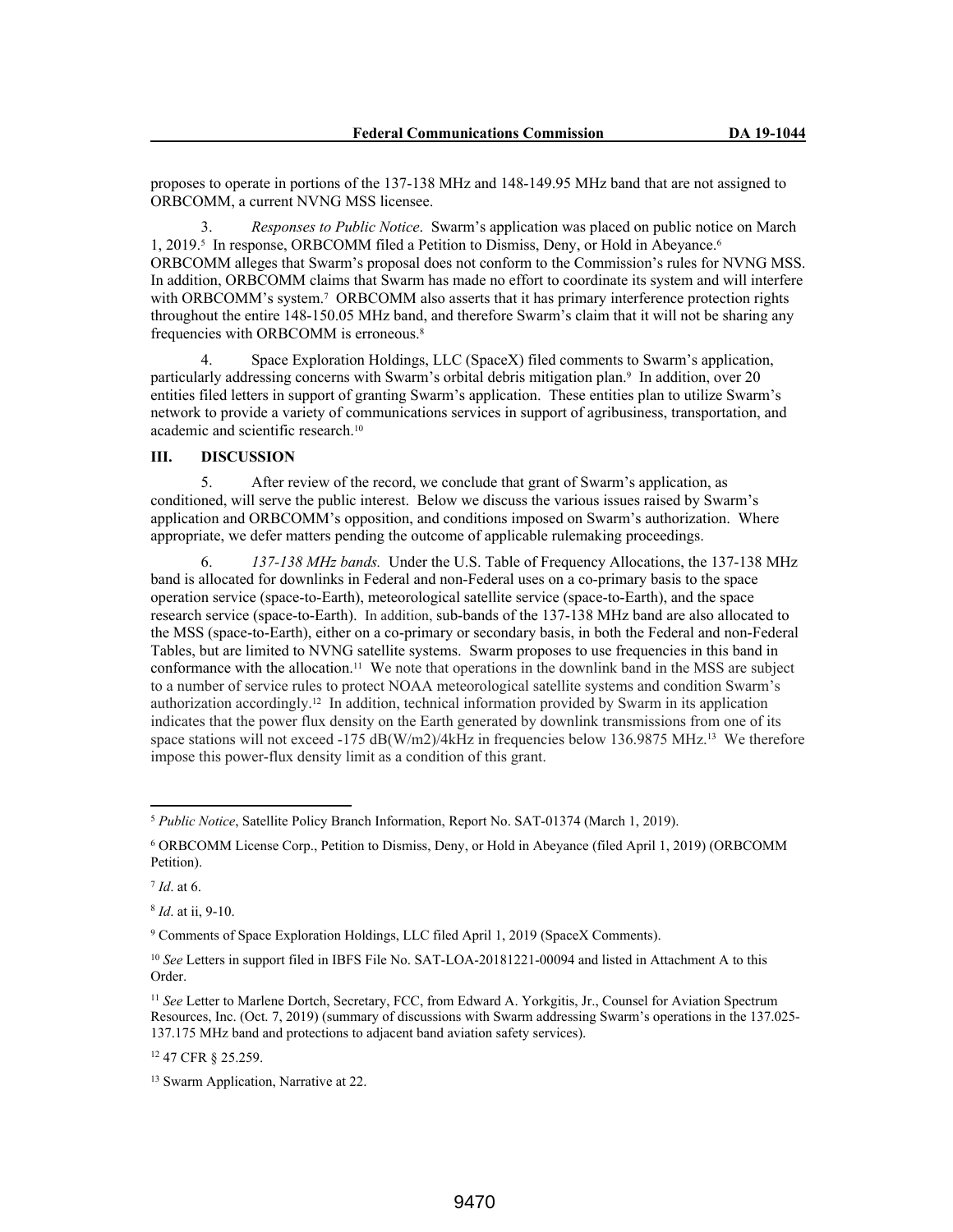7. *The 148-150.05 MHz band*. Swarm proposes to use frequencies in the 148-150.05 MHz band, which is allocated to the MSS (Earth-to-space) on a primary basis in the Federal and non-Federal Tables and is also limited to NVNG satellite systems. The 148-149.9 MHz frequency band is allocated by footnote to the space operation service (Earth-to-space) on a co-primary basis in the Federal and non-Federal Tables.14 The 148-149.9 MHz frequency band is also allocated to the fixed service (FS) and mobile service (MS) on a co-primary basis for Federal use.<sup>15</sup> The 149.9-150.05 MHz band is also allocated to the radionavigation-satellite service (RNSS) on a co-primary basis in the Federal and non-Federal Tables.<sup>16</sup>

8. ORBCOMM filed a Petition to Dismiss, Deny, or Hold in Abeyance Swarm's application.<sup>17</sup> In considering the issues raised by ORBCOMM, it is beneficial to review the initial Little LEO licensing process pursuant to which ORBCOMM received its license. In 1997 and 1998, the 137- 138 MHz and 148-150.05 MHz bands were part of a series of processing rounds and rulemaking actions, which resulted in the grant of several licenses for the provision of MSS in these bands.<sup>18</sup> Originally, the Commission issued three satellite system licenses.<sup>19</sup> Later, the Commission concluded that there was sufficient spectrum available to authorize additional Little LEO systems. As a result of the second processing round, there were five participants, including ORBCOMM, that agreed to a sharing plan using specific sharing techniques and interference avoidance technologies. In subsequent years, all the Little LEO licensees either lost or surrendered their licenses, except ORBCOMM. ORBCOMM has been operating since 2007.<sup>20</sup> ORBCOMM's authorization was modified several times and at present, it is authorized to operate in specific sub-bands in the 137-138 MHz and 148-150.05 MHz bands on a primary basis.<sup>21</sup> ORBCOMM was also granted authority to operate throughout the 137-138 MHz and 148-150.05 MHz frequency bands until commencement of operations by another U.S.-licensed NVNG MSS system.<sup>22</sup> To date, no other NVNG MSS systems have operated in these frequency bands under part 25 rules,

<sup>&</sup>lt;sup>14</sup> Under an international footnote, space operation service operations in the 148-149.9 MHz band are subject to agreement obtained under No. 9.21 of the ITU Radio Regulations. The bandwidth of any individual transmission shall not exceed  $\pm 25$  kHz.

<sup>15</sup> Under an international footnote, MSS operations in the 148-149.9 MHz band must be coordinated under No. 9.11A of the ITU Radio Regulations and use of the band by the MSS shall not constrain the development and use of the fixed, mobile and space operation services in this band.

<sup>16</sup> Under an international footnote, MSS operations in the 149.9-150.05 MHz band must be coordinated under No. 9.11A of the ITU Radio Regulations and use of the band by the MSS shall not constrain the development and use of the band by the radionavigation satellite-service.

<sup>17</sup> ORBCOMM states that if the Commission does not deny or dismiss Swarm's application, it should hold the application in abeyance until Swarm amends the application to demonstrate compliance with the Commission's requirements for NVNG MSS applicants. ORBCOMM Petition at 12.

<sup>18</sup> For an overview, *see Amendment of Part 25 of the Commission's Rules to Establish Rules and Policies Pertaining to the Second Processing Round of the Non-Voice, Non-Geostationary Mobile Satellite Service,* Report and Order, 13 FCC Rcd 9111 (1997) (*Second Processing Round Order*).

<sup>19</sup> *See Orbital Communications, Corp*., Order and Authorization, 9 FCC Rcd 6476 (Int'l Bur. 1994); Starsys Global Positioning, Inc., Order and Authorization, 11 FCC Rcd 1237 (Int'l Bur. 1995); and *Volunteers in Technical Assistance*, Order and Authorization, 11 FCC Rcd 1358 (Int'l Bur. 1995).

<sup>20</sup> *Applications by ORBCOMM License Corp.*, Order and Authorization, 23 FCC Rcd 4804 (IB, OET 2008) (*ORBCOMM 2008 Order*).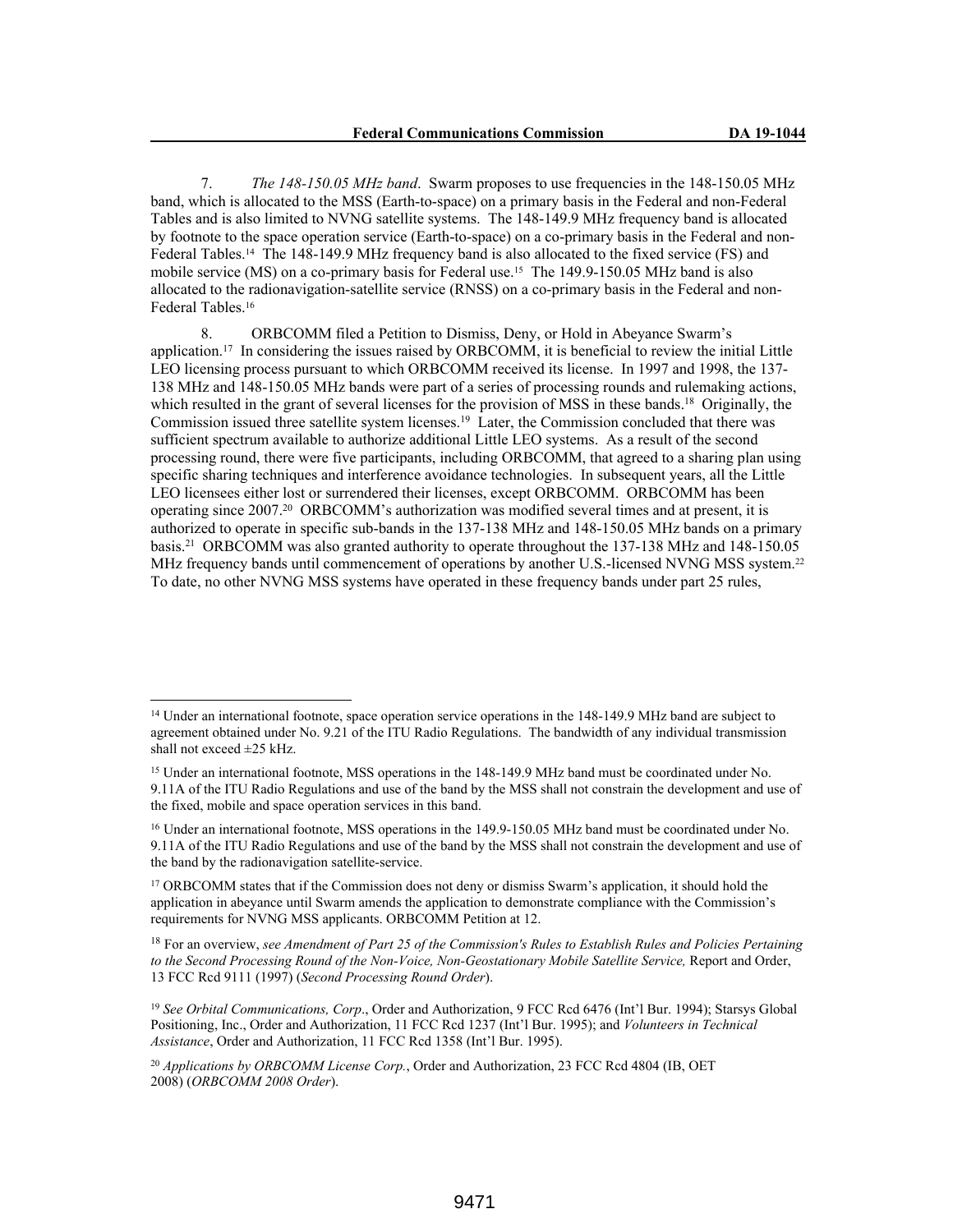although a handful of applications for experimental licenses, including from Swarm, have been submitted in these frequency bands.<sup>23</sup>

ORBCOMM does not object to Swarm's proposed use of downlink frequencies in the 137-138 MHz band. It maintains, however, that ORBCOMM was granted primary interference protection rights throughout the entire 148-150.05 MHz uplink band.24 ORBCOMM states that Swarm does not comply with the requirements for all NVNG MSS licensees to incorporate specific co-frequency spectrum sharing technologies and techniques in their respective satellite systems, as proposed by the applicants and adopted by the Commission in the *Second Processing Round Order*. <sup>25</sup> ORBCOMM states that Swarm failed to demonstrate how it would comply with these "long established spectrum sharing requirements."<sup>26</sup>

10. ORBCOMM also states that Commission rules specifically address coordination between incumbents and new licensees. ORBCOMM asserts that Swarm has made no effort to contact ORBCOMM to coordinate the Swarm system. as required by the Commission's rules. ORBCOMM states that Swarm's claim that it will not share frequencies, and therefore not interfere with ORBCOMM's system, is erroneous.<sup>27</sup> In addition, ORBCOMM claims that Swarm's proposed system does not comply with interservice co-primary sharing requirements, specifically noting Footnote US323 to the U.S. Table of Frequency Allocations.<sup>28</sup>

11. In its response, Swarm reiterates that it has applied to use only those sub-bands where ORBCOMM has secondary rights, not those portions of the 148-150.05 MHz band where ORBCOMM is assigned on a primary basis.29 Consequently, ORBCOMM has no basis to claim interference protection rights across the entire band, or require that Swarm use a particular interference avoidance technology that was developed for systems in the second processing round, over 25 years ago.30 Instead, Swarm states it should be able to determine the technologies that work best for its system and utilize the

(Continued from previous page)

<sup>21</sup> *See ORBCOMM 2008 Order*, 23 FCC Rcd at 4812-13; ORBCOMM License Corp*.*, SAT-MOD-20111021-00207, SAT-AMD-20130212-00020, and SAT-AMD-20151223-00087 (partial grant of Apr. 25, 2013 and partial grant of Dec. 17, 2015).

<sup>22</sup> *ORBCOMM 2008 Order*, 23 FCC Rcd at 4808.

<sup>23</sup> *See e.g.,* Swarm Technologies, File No. 0158-EX-CN-2019 Granted July 19, 2019.

<sup>24</sup> ORBCOMM Petition at 9.

<sup>25</sup> *Id*. In adopting a spectrum sharing plan in the *Second Processing Round Order*, the Commission utilized defined "Systems" based on the needs of several new applicants and the incumbent licensees, including ORBCOMM. Specifically, the Commission stated that one new Little LEO applicant could operate a system (System 1) in the 148-150.05 MHz (uplink) band, and the 137-137.025 MHz, 400.15-400.505 MHz and 400.645-401 MHz (downlink) bands. A second new Little LEO applicant could operate a system ("System 2") in the 148-150.05 MHz (uplink) and the 400.15-401 MHz and 137-138 MHz (downlink) bands. The spectrum available to Systems 1 and 2 would be used most efficiently with FDMA/TDMA transmission techniques. A third new Little LEO applicant could operate a system ("System 3") in the 148-148.905 MHz (uplink) and the 137.0725-137.9275 MHz (downlink) spectrum using a spread spectrum system to accommodate NOAA. Further, the Commission anticipated that ORBCOMM would operate in accordance with DCAAS/FDMA transmission techniques to minimize interference among its system, System 1 and System 2. *Second Processing Round Order*, 13 FCC Rcd at 9135.

### <sup>26</sup> ORBCOMM Petition at 4.

<sup>27</sup> *Id.* at 3.

<sup>28</sup> 47 CFR § 2.106, Footnote US323, providing in part that "individual mobile earth stations in the band that do not avoid frequencies actively being used by the fixed and mobile services shall not exceed a power density of - 16dBW/4 kHz and shall transmit no more than 0.25% of the time during any 15-minute period.

<sup>29</sup> Swarm Technologies Inc., Consolidated Opposition and Response filed April 15, 2019 (Swarm Consolidated Response) at 2.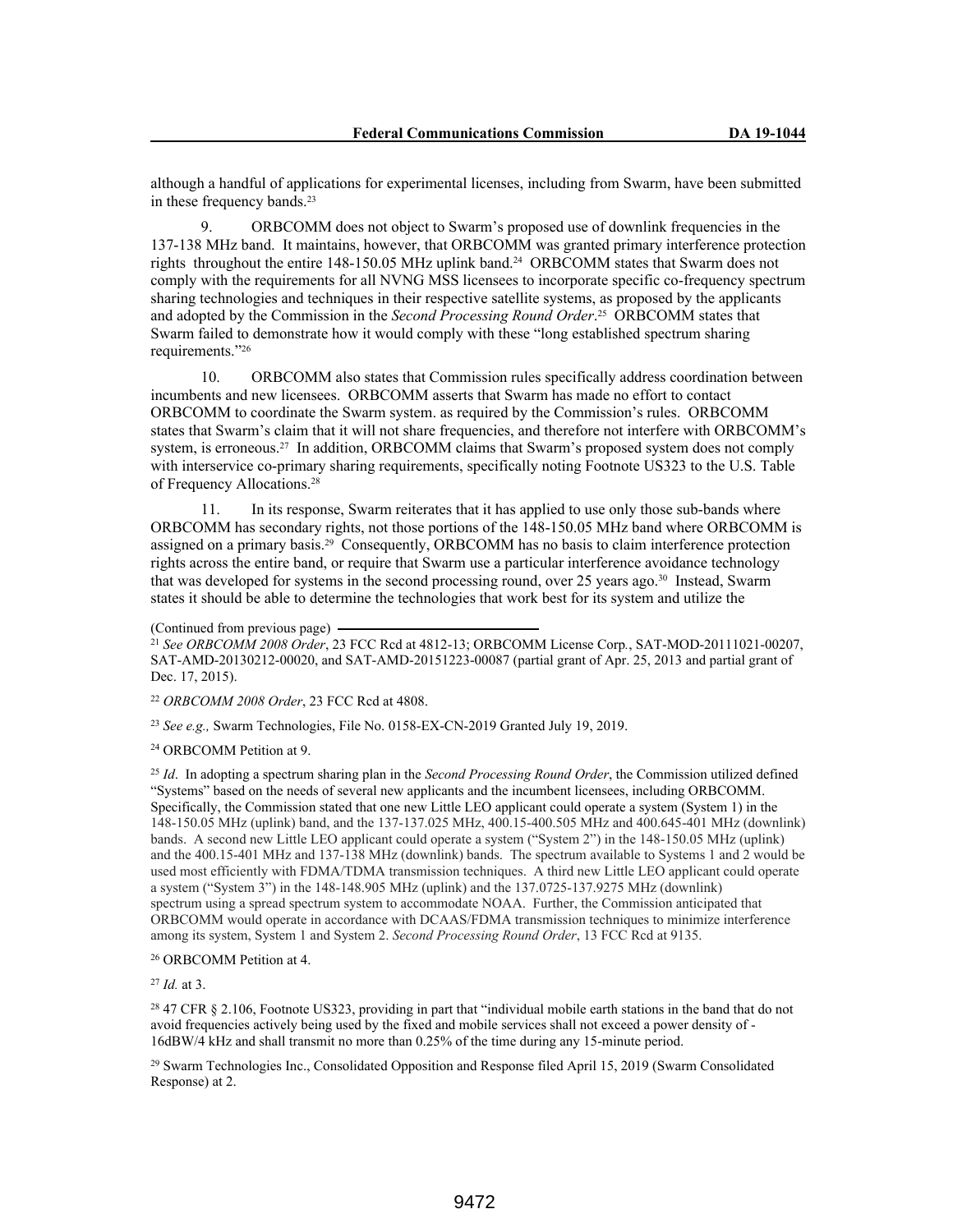advancements in satellite technology. Swarm asserts that ORBCOMM's claims essentially expand its rights to use the entire 148-150 MHz band, effectively modifying its authorization without an application process. Instead, argues Swarm, ORBCOMM must vacate frequencies that it was not assigned on a primary basis.31 Swarm also responds that ORBCOMM's concerns regarding Swarm's compliance with Footnote US323 are premature, and that it will address its earth stations' compliance with the Commission's rules when it applies for the ground segment of its network.32 We agree with Swarm and will address its compliance with Footnote US323 in the context of its earth station applications. Nonetheless, we include a condition in this authorization requiring Swarm's transmit earth station operations to comply with the Footnote US323.

12. In the *Second Processing Round Order* the Commission designated specific sub-bands for use among the applicants in the 148-150.05 MHz band.33 ORBCOMM was subsequently authorized to modify its system by adding "System 1" frequencies.<sup>34</sup> The Commission also, to put otherwise vacant frequencies to use, allowed ORBCOMM to use frequencies other than its primary assignments on a nonharmful interference basis with respect to other lawful operations.<sup>35</sup> The Commission stated that "[u]pon commencement of operations by another U.S.-licensed Little LEO system ORBCOMM may operate only in its primary assigned frequency bands…."36 In these statements, the Commission made clear that ORBCOMM does not have exclusive rights to the entire 148-150.05 MHz band and that, upon the commencement of operations by a qualified licensee, ORBCOMM must limit operations to its primary assigned bands consistent with the plan adopted in the *Second Processing Round Order.*37 Swarm has not requested use of any of the bands assigned to ORBCOMM on a primary basis vis-à-vis other MSS systems. Consequently, we disagree with ORBCOMM's assertion that Swarm is disregarding ORBCOMM's spectrum rights.

13. We also find unconvincing ORBCOMM's claims that Swarm's application should be denied because it does not comply with the sharing schemes and technologies developed in the *Second Processing Round Order*. <sup>38</sup> In that Order, the Commission stated that with appropriate transmission

<sup>30</sup> *Id*. at 10. <sup>31</sup> *Id*. at 11.

<sup>32</sup> *Id*. at 18.

<sup>33</sup> *Second Processing Round Order*, 13 FCC Rcd at 9132. It also stated that the objective in the *Second Processing Round Order* was to foster an environment that promotes competition through new entry… and to produce new and innovative Little LEO service offerings to the public. *Id.* at 9117.

<sup>34</sup> ORBCOMM 2008 Order, 23 FCC Rcd at 4807.

<sup>35</sup> *Id.* at 4808. Operators using spectrum on a secondary basis may not cause harmful interference to or claim protection from harmful interference caused by operations on a primary basis.

<sup>36</sup> *Id*. Specifically, the Commission authorized operations in the 148-148.25 MHz, 148.75-148.855 MHz, and 148.905-149.9 MHz uplink frequency bands, and the 137.175-137.3275 MHz, 137.4225-137.4725 MHz, 137.535- 137.585 MHz, 137.650-137.750 MHz and 137.7875-137.8125 MHz downlink frequency bands and additional frequency bands described as "System 1" in the *Second Processing Round Order,* generally including the 148- 148.25 MHz, 148.75-148.855 MHz, 148.905-149.81, and 150.05 MHz uplink frequency bands, and the 137-137.025 MHz, and 400.15-400.505, and 400.645-401 MHz downlink frequency bands, on a primary basis. Operations on other frequencies in the 137-138 MHz and 148-150.05 MHz bands are "authorized subject to ORBCOMM Licensee Corp. operating using only frequency bands assigned to it on a primary basis, consistent with the spectrum sharing plan adopted by the Commission in that *Report and Order*, upon commencement of operations by another U.S. licensed non-voice, non-geostationary mobile satellite system." *Id*. at 4812.

<sup>37</sup> *Id*.

<sup>38</sup> ORBCOMM Petition at 8; *see also* Letter from Walter H. Sonnenfeldt, Regulatory Counsel, ORBCOMM License Corp., to Marlene H. Dortch, Secretary, FCC, (July 1, 2019) (ORBCOMM July 2019 *Ex Parte* Letter) (arguing that (continued….)

<sup>(</sup>Continued from previous page)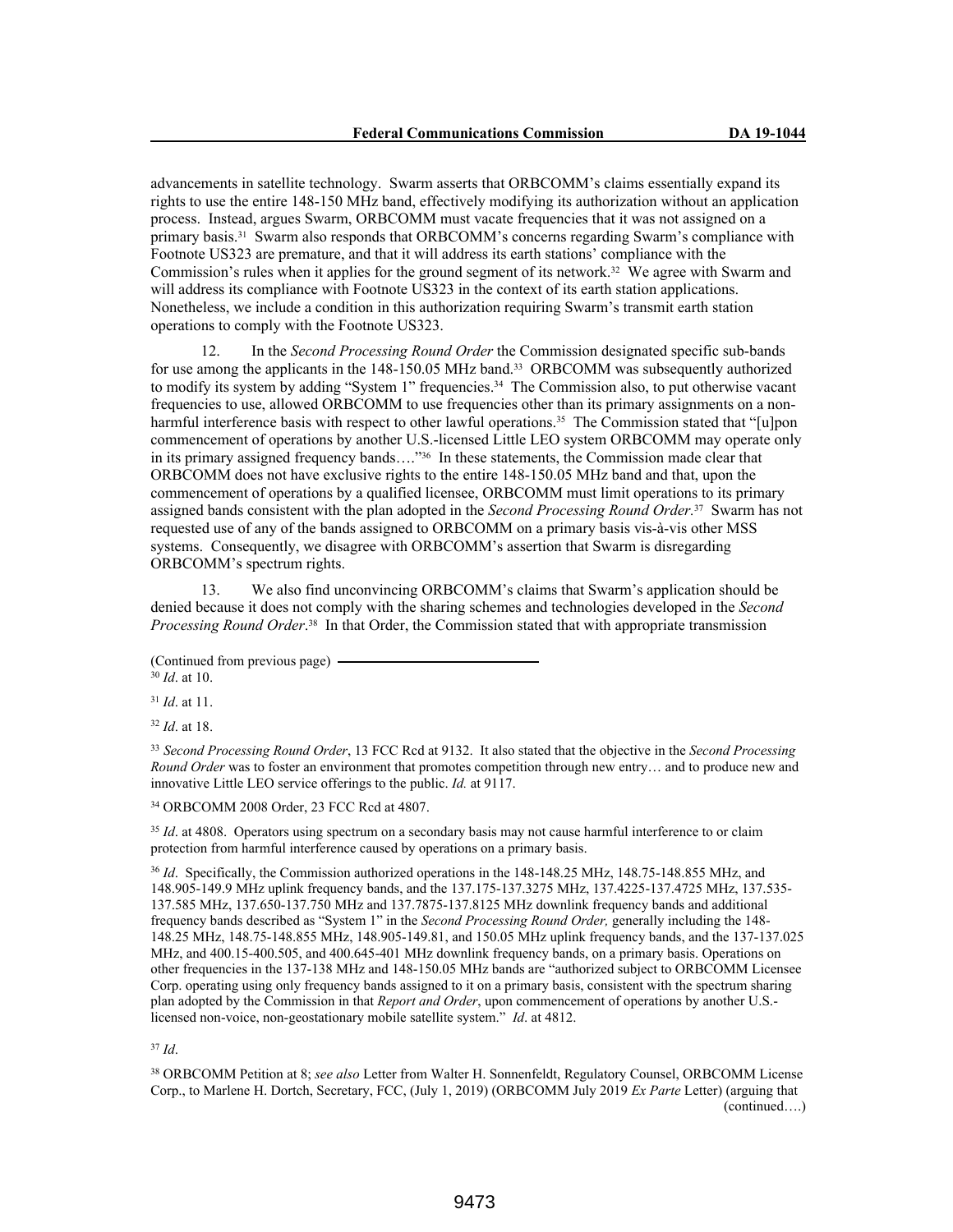techniques, coordination, and time sharing, there was sufficient spectrum to issue five licenses. The Commission recognized that allowing the applicants to develop a spectrum sharing plan would promote competition and a more efficient use of the spectrum.<sup>39</sup>

14. Accordingly, the Commission adopted the plan agreed to by the parties that accommodated three new Little LEO systems and allowed two existing licensees, including ORBCOMM, to expand their systems. Importantly the Commission noted that the licensing scheme and service rules it was adopting were "applicable to *second processing* round Little LEO licensees."<sup>40</sup> The applicants were directed to amend their applications to comply with the plan and rules adopted by the Commission, and their authorizations were granted consistent with the plan.41 ORBCOMM, however, interprets the Commission's adoption of the plan as applying to any licensee seeking to use NVNG MSS frequencies regardless of the time of licensing.42 We disagree. We do not expect or require a NVNG MSS system that did not participate in the sharing plan, mutually agreed to by the second-round applicants, to be bound by the plan that in any case was intended to apply to a processing round closed more than 20 years ago.43 Thus, Swarm is not required to incorporate any particular sharing technique agreed to in the second processing round for its proposed operations.

15. *SpaceX comments*. SpaceX requests that Swarm be required to provide a more detailed risk analysis as it understated the orbital debris risk posed by its constellation.44 SpaceX identifies several shortcomings, including that Swarm failed to account for antenna size in its calculations. SpaceX also maintains that Swarm's system poses a risk to the International Space Station (ISS). It states that Swarm should be required to coordinate with NASA, and to incorporate technologies to guarantee it can avoid the ISS. Finally, SpaceX comments that any authorization should be conditioned to conform with any rules adopted in the Commission's orbital debris proceeding.45 In response, Swarm submitted supplemental materials to address these concerns, including an analysis accounting for deployed antennas.46 Swarm also committed to comply with future rulemakings, and to coordinate operations with the ISS and other approved operators.47 We find that Swarm has taken the appropriate steps to address

(Continued from previous page)

<sup>39</sup> *Second Round Processing Order*, 13 FCC Rcd at 9118.

<sup>40</sup> *Id*. at 9117 (emphasis added) and 9122 ("We remind the applicants that this Report and Order adopts a licensing scheme and service rules that will be applicable to second processing round Little LEO licenses.").

<sup>41</sup> *See e.g*., *LEO One USA Corporation*, Order and Authorization, 13 FCC Rcd 2801 (Int'l Bur. 1998) ("LEO One is authorized … to provide mobile satellite service … in accordance with the frequency bands designated for System 1 in the spectrum sharing plan adopted in the [Second Processing Round Order]").

<sup>42</sup> ORBCOMM Petition at 9; ORBCOMM July 2019 *Ex Parte* Letter at 2.

<sup>43</sup> The rules adopted in the *Second Round Processing Order* did not include the specific details of the sharing mechanisms agreed for the various Systems. The only element of these sharing mechanisms incorporated in the rules was section 25.142(e). However, this section was subsequently deleted as obsolete. *Comprehensive Review of Licensing & Operating Rules for Satellite Services*, Report and Order, 28 FCC Rcd 12403, 12451–52 (2013).

<sup>44</sup> SpaceX Comments at 3.

<sup>45</sup> *Id*. at 5.

<sup>46</sup> Swarm Consolidated Response at 24, and Appendix A.

<sup>47</sup> Swarm Consolidated Response at 30.

ORBCOMM is not required to vacate spectrum to accommodate Swarm's proposed narrowband FDMA satellite system).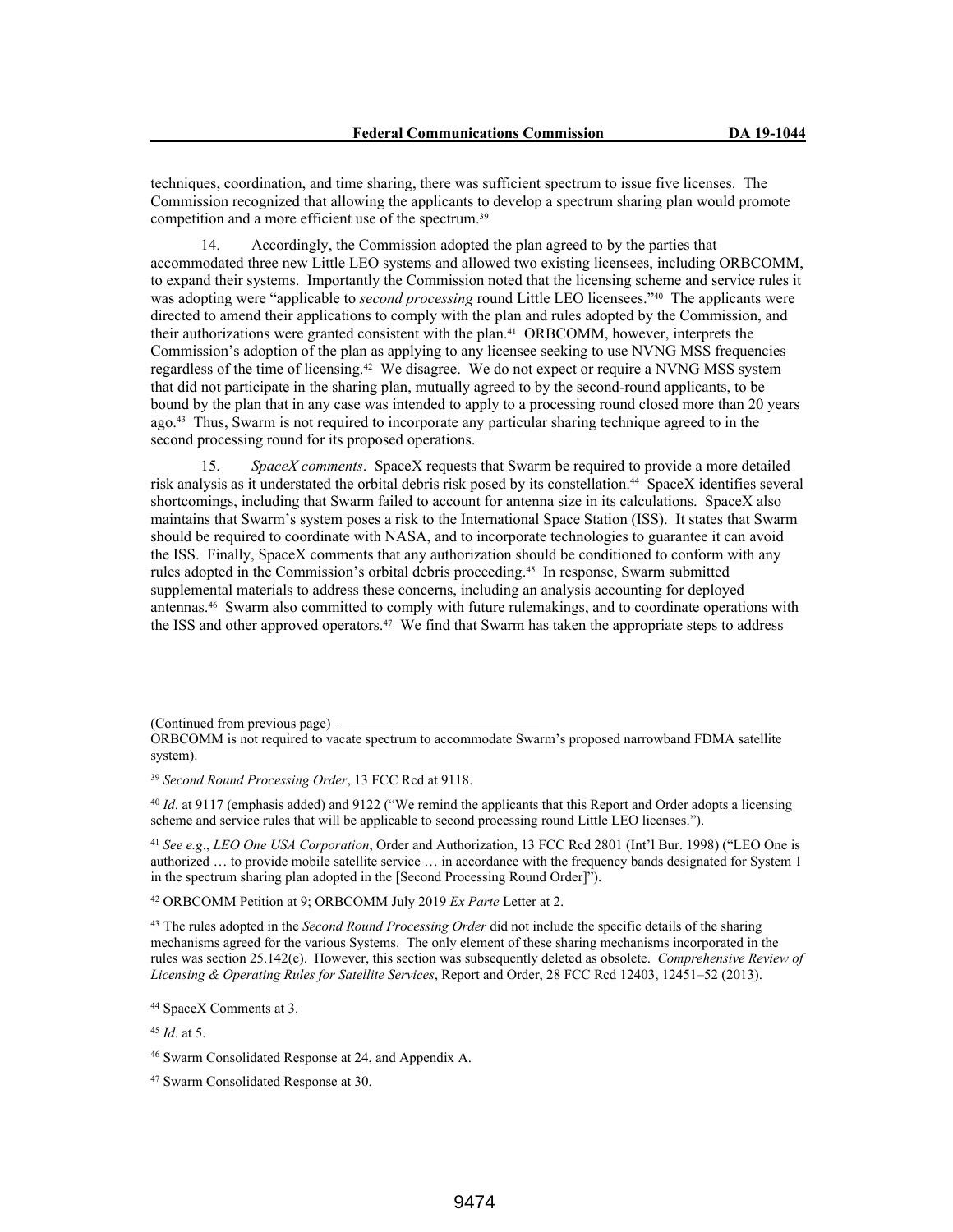SpaceX's concerns, and condition Swarm's application on compliance with the outcome of the Commission' Orbital Debris proceeding.<sup>48</sup>

16. *Waiver.* As part of its application, Swarm seeks waivers of the Commission's processing round procedure set forth in section 25.157 of the Commission's rules. <sup>49</sup> The Commission may waive any rule for good cause shown.<sup>50</sup> Waiver is appropriate if special circumstances warrant a deviation from the general rule and such a deviation will serve the public interest.<sup>51</sup> We find good cause to grant Swarm's request. To accommodate multiple NGSO systems, which generally cannot operate on shared spectrum, the processing round procedure employs frequency band segmentation to assign spectrum among operators. The purpose of the processing round procedure is to prevent one applicant from unreasonably precluding additional entry by other operators in the requested frequency band.<sup>52</sup> Swarm states it is only using a fraction of the spectrum allocated for Little LEO NVNG services and there will be ample spectrum for another entrant.<sup>53</sup> Currently, there are four other NVNG MSS applications on file and none of those include proposals to use the frequencies requested by Swarm.54 Swarm also states that after the prior processing rounds, NVNG MSS spectrum was made available on a first-come, first-served basis.<sup>55</sup> ORBCOMM opposes Swarm's request for a waiver of processing round rules stating that circumstances have changed since its license modification was granted on a first-come, first-served basis in 2007, when there was little likelihood of additional applicants.<sup>56</sup>

17. The Commission has granted several waivers of the processing round rules for NGSO satellites, including small satellites.<sup>57</sup> Swarm has stated that while it uses a Carrier-Sense Multiple Access (CSMA) protocol it is also capable of sharing channels using TDMA, and geographic sharing. In sum, Swarm asserts that its system is capable of sharing with future networks in a variety of ways.<sup>58</sup> To the extent that authorizing Swarm to operate in certain sub-bands of the NVNG MSS spectrum does not preclude other NVNG MSS systems from operating in these bands, we grant Swarm's request for a waiver. We note, however, that granting Swarm's application before any possible future applications for

<sup>49</sup> 47 CFR § 25.157.

<sup>50</sup> 47 CFR § 1.3.

<sup>51</sup> *Northeast Cellular Tel. Co. v. FCC*, 897 F.2d 1164 (D.C. Cir. 1990).

<sup>52</sup> *See Update to Parts 2 and 25 Concerning Non-Geostationary, Fixed-Satellite Service Systems and Related Matters*, Report and Order and Further Notice of Proposed Rulemaking, 32 FCC Rcd 7809, 7829 (2017) ("The purpose of the recent processing rounds was to establish a sharing environment among NGSO systems, to provide a measure of certainty in lieu of adopting an open-ended requirement to accommodate all future applicants.").

<sup>53</sup> *Ex Parte* Letter to Marlene H. Dortch, Secretary, FCC, from Kalpak Gude, General Counsel, Swarm Technologies, Inc., at 2 (May 17, 2019) (Swarm May 17 Letter).

<sup>54</sup> *See* Hiber Inc., IBFS File No. SAT-PDR-20180910-00069, and Myriota Pty Ltd., IBFS File No. SAT-PDR-20190328-00020, requesting U.S. market access for NVNG MSS operations in the 399.9-400.05 MHz and 400.15- 401 MHz bands, and Spire Global, Inc, IBFS File Nos. SAT-PDR-20190321-00018 and SAT-LOA-20151123- 00078, proposing operations in the 399.9-400.05 MHz band.

<sup>55</sup> *See* Policy Branch Information, Actions Taken, 20 FCC Rcd 20273 (2005). "The [NVNG MSS] spectrum formerly licensed to VITA is now available to new applicants. Applications for this spectrum will processed under the first-come, first served procedure…"; *see also* Policy Branch Information, Spectrum Available, 19 FCC Rcd 4804 (2004).

<sup>56</sup> ORBCOMM Petition at 10.

<sup>57</sup> Planet Labs, Inc., IBFS File No. SAT-LOA-20130626-00087 (granted Dec. 3, 2013); Space Imaging LLC, *Declaratory Order and Order and Authorization*, DA 05-1940 (Int'l. Bur., released July 6, 2005).

<sup>58</sup> Swarm May 17 Letter, at 2.

<sup>48</sup> SpaceX Comments at 5; *Mitigation of Orbital Debris in the New Space Age*, Notice of Proposed Rulemaking, 33 FCC Rcd 11352 (2018).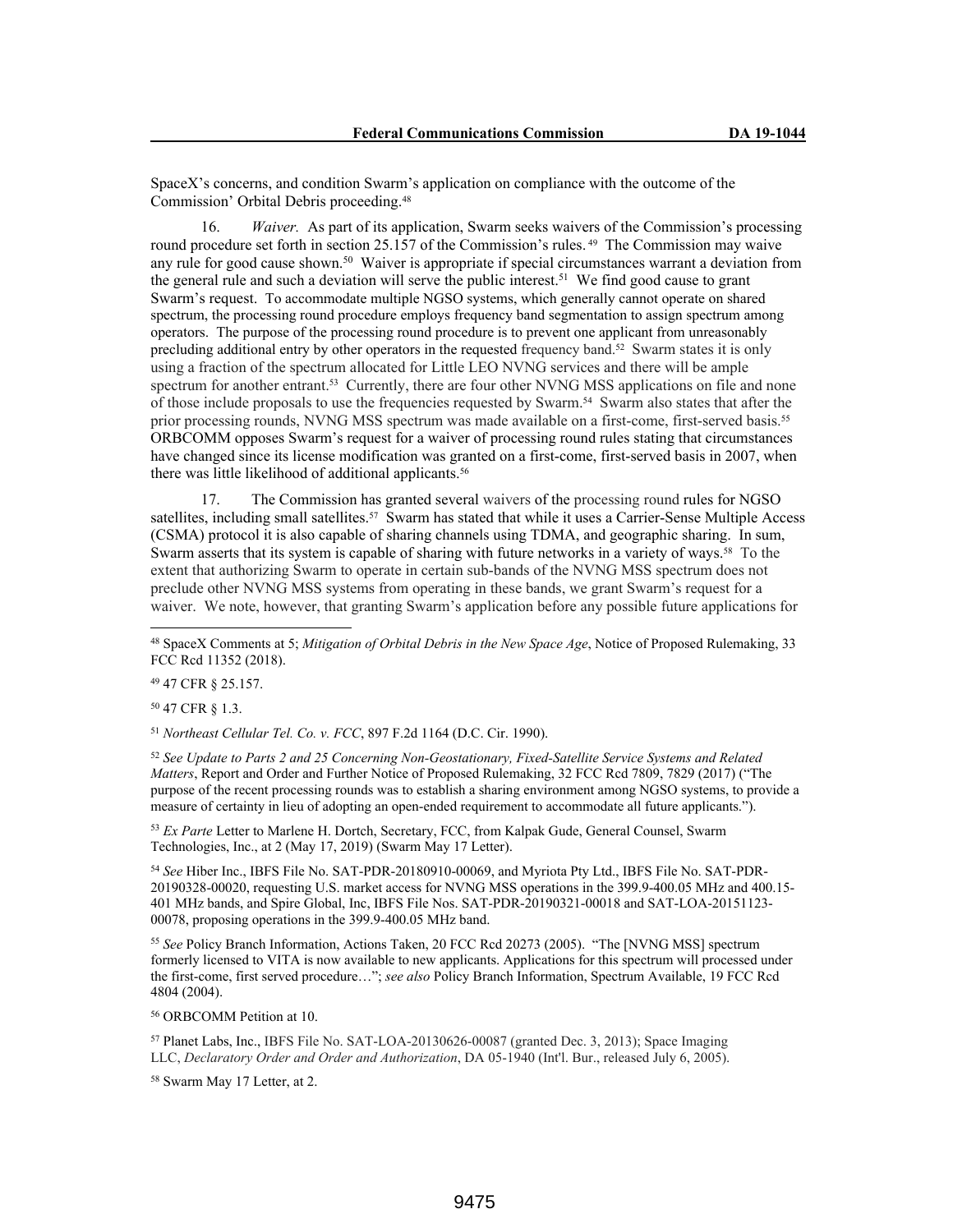the same frequencies does not confer on Swarm a higher status with respect to later authorized systems, unlike the first-come, first-served system specified in the Commission's rules for GSO-like satellite operations. Moreover, depending on the number of any such applications and their ability to effectively share spectrum, a processing round, including Swarm, may be initiated in the future to resolve mutual exclusivity concerns.

# **IV. ORDERING CLAUSES**

18. Accordingly, IT IS ORDERED that the Application filed by Swarm Technologies, Inc. is GRANTED, as set forth in this Memorandum Opinion, Order and Authorization, pursuant to section 309(a) of the Communications Act of 1934, as amended, 47 U.S.C. § 309(a). Swarm Technologies, Inc. is AUTHORIZED to construct, deploy, and operate 150 satellites capable of operating in the 137-138 MHz (space-to-Earth) and in the 148-149.95 MHz (Earth-to-space) bands in accordance with the technical specifications set forth in its application and in compliance with the Commission's rules, unless waived herein, and subject to the following conditions:

- a. Swarm is authorized to operate in the following sub-bands: 137.0250-137.1750 MHz, 137.3275-137.3750 MHz, 137.4725-137.5350 MHz, 137.5850-137.6500 MHz, and 137.8125-138.0000 MHz (space-to-Earth); and 148.2500-148.5850 MHz, 148.6350- 148.7500 MHz, and 149.9000-149.9500 MHz (Earth-to-space).
- b. Swarm's operations in the frequency range 137.825-138.0000 MHz (space-to-Earth) will be conducted on a secondary basis.
- c. Swarm must coordinate its operations in the bands listed above with U.S. Government systems operating in the same bands.
- d. Swarm's operations must comply in general with the emission limitations set forth in section 25.202(f) of the Commission's rules. However, in frequencies below 136.9875 MHz, the power flux density on the Earth generated by downlink transmissions from a Swarm space station must not exceed -175 dB(W/m2)/4kHz.
- e. The total number of satellites deployed during the license term, including technically identical replacement satellites deployed pursuant to 47 CFR § 25.113(i), must not exceed 600. Swarm must report within 30 days, by submission to the International Bureau Filing System, if at any point the percentage of satellites that have failed prior to their planned end of life at approximately 300-kilometer altitude exceeds ten percent (excluding any satellites lost due to launch failures).
- f. Swarm's operations in the frequency band 137-138 MHz will be conducted in accordance with any coordination agreement between Swarm and the Department of Commerce Frequency Management Office to protect NOAA meteorological satellite systems operating within this frequency band.

19. IT IS FURTHER ORDERED that this authorization IS SUBJECT to the following requirements:

- a. Swarm must post a surety bond in satisfaction of 47 CFR  $\S$ § 25.165(a)(1) & (b) no later than November 16, 2019, and thereafter maintain on file a surety bond requiring payment in the event of a default in an amount, at minimum, determined according to the formula set forth in 47 CFR § 25.165(a)(1); and
- b. Swarm must launch 50 percent of the maximum number of proposed space stations, place them in the assigned orbits, and operate them in accordance with this authorization no later than October 17, 2025, and must launch the remaining space stations necessary to complete its authorized service constellation, place them in their assigned orbits, and operate them in accordance with the authorization no later than October 17, 2028. 47 CFR § 25.164(b).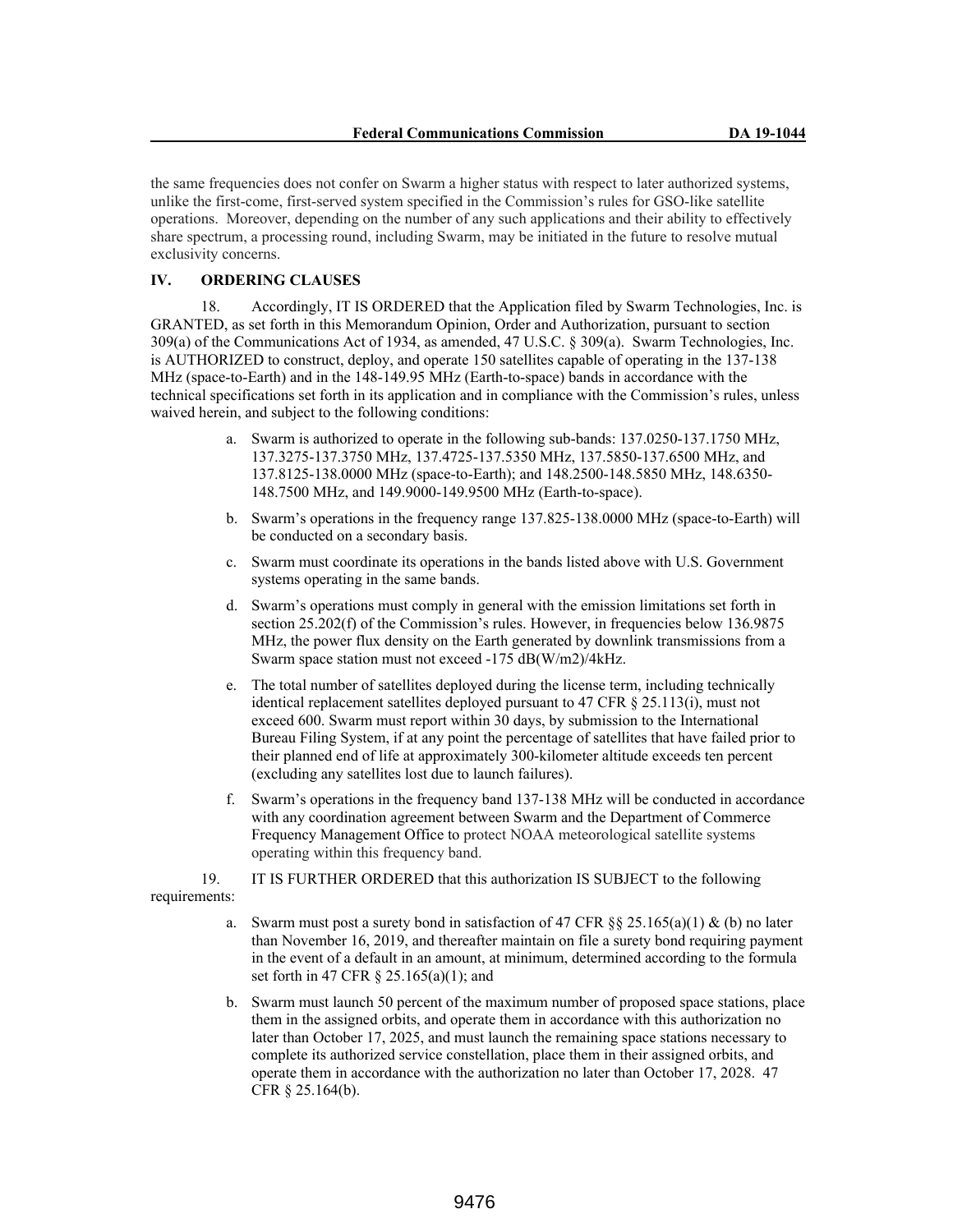c. Failure to post and maintain a surety bond will render this authorization null and void automatically, without further Commission action. Failure to meet the milestone requirements of 47 CFR § 25.164(b) may result in Swarm's authorization being reduced to the number of satellites in use at the milestone date. Failure to comply with the milestone requirements of 47 CFR § 25.164(b) will also result in forfeiture of Swarm's surety bond. By November 1, 2025, Swarm must either demonstrate compliance with this milestone requirement or notify the Commission in writing that the requirement was not met. 47 CFR § 25.164(f).

20. Swarm Technologies, Inc. must timely provide the Commission with the information required for Advance Publication, Coordination, and Notification of the frequency assignment(s) for this constellation, including due diligence information, pursuant to Articles 9 and 11 of the ITU Radio Regulations. This authorization may be modified, without prior notice, consistent with the coordination of the frequency assignment(s) with other Administrations, 47 CFR  $\S$  25.111(b). Swarm is responsible for all cost-recovery fees associated with the ITU filings, 47 CFR § 25.111(d).

21. IT IS FURTHER ORDERED that this authorization and any earth station licenses granted in the future are subject to modification to bring them into conformance with any rules or policies adopted by the Commission in the future, including *Mitigation of Orbital Debris in the New Space Age*, Notice of Proposed Rulemaking, 33 FCC Rcd 11352 (2018).

22. IT IS FURTHER ORDERED that Swarm Technologies' earth stations are subject to the requirements of Footnote US323 of the U.S. Table of Frequency Allocations, 47 CFR § 2.106, Footnote US323.

23. IT IS FURTHER ORDERED that the request of Swarm Technologies, Inc for a waiver of the processing round procedures specified in section 25.157 IS GRANTED.

24. IT IS FURTHER ORDERED that the Petition to Deny, Dismiss, or Hold in Abeyance filed by ORBCOMM Licensee Corporation is DENIED.

25. IT IS FURTHER ORDERED that Swarm Technologies, Inc. is afforded 30 days from the date of release of this Order to decline this authorization as conditioned. Failure to respond within that period will constitute formal acceptance of the authorization as conditioned.

26. IT IS FURTHER ORDERED that this Order is issued pursuant to section 0.261 of the Commission's Rules, 47 CFR § 0.261. Petitions for reconsideration under section 1.106 or applications for review under section 1.115 of the Commission's Rules, 47 CFR §§ 1.106 and 1.115, may be filed within 30 days of the date of public notice of this Order.

## FEDERAL COMMUNICATIONS COMMISSION

Jose P. Albuquerque Chief, Satellite Division International Bureau